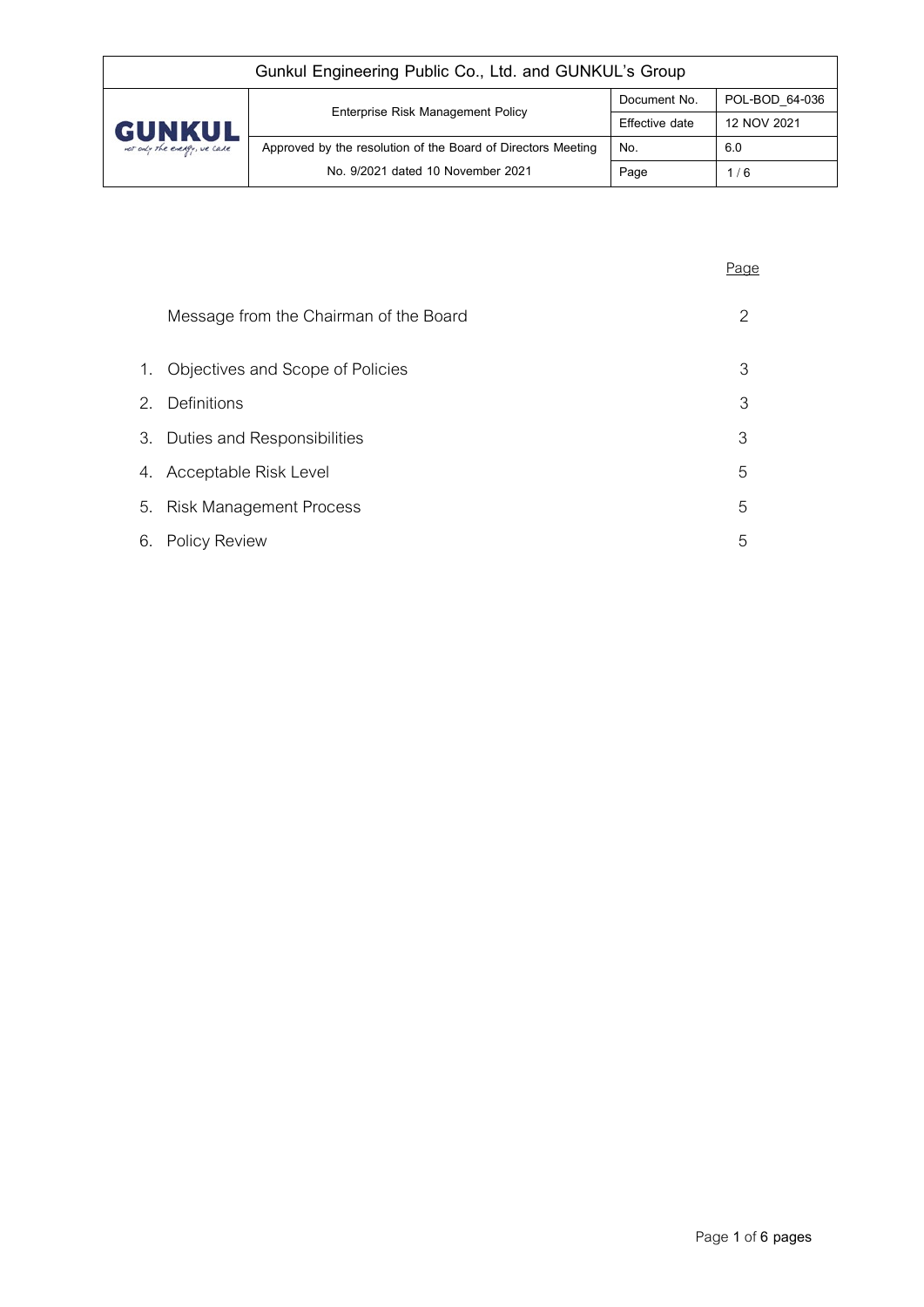| Gunkul Engineering Public Co., Ltd. and GUNKUL's Group |                                                              |                |                |  |
|--------------------------------------------------------|--------------------------------------------------------------|----------------|----------------|--|
| <b>GUNKUL</b><br>not only the energy, we care          | Enterprise Risk Management Policy                            | Document No.   | POL-BOD 64-036 |  |
|                                                        |                                                              | Effective date | 12 NOV 2021    |  |
|                                                        | Approved by the resolution of the Board of Directors Meeting | No.            | 6.0            |  |
|                                                        | No. 9/2021 dated 10 November 2021                            | Page           | 2/6            |  |

# **Message from the Chairman of the Board**

The Board of Directors is aware that the risk management is part of good governance while both risk management and efficient risk control are the critical parts to enhance the company and its group to achieve the objective to undertake the business in a stable and continuous manner. The risk identification and risk management practice are the tools for the company and its group to examine and make a management decision with consideration on prudence and carefulness.

The Board of Directors has arranged the "risk management policy" as a practice and management guideline for the Board of Directors, sub-committee, executives and employees to manage the system and organization in accordance with the good governance concept to ensure the long-term return and value added to the shareholders and to enhance confidence of all stakeholders and to increase the competitiveness of the company and its group for sustainable growth.

10 November 2021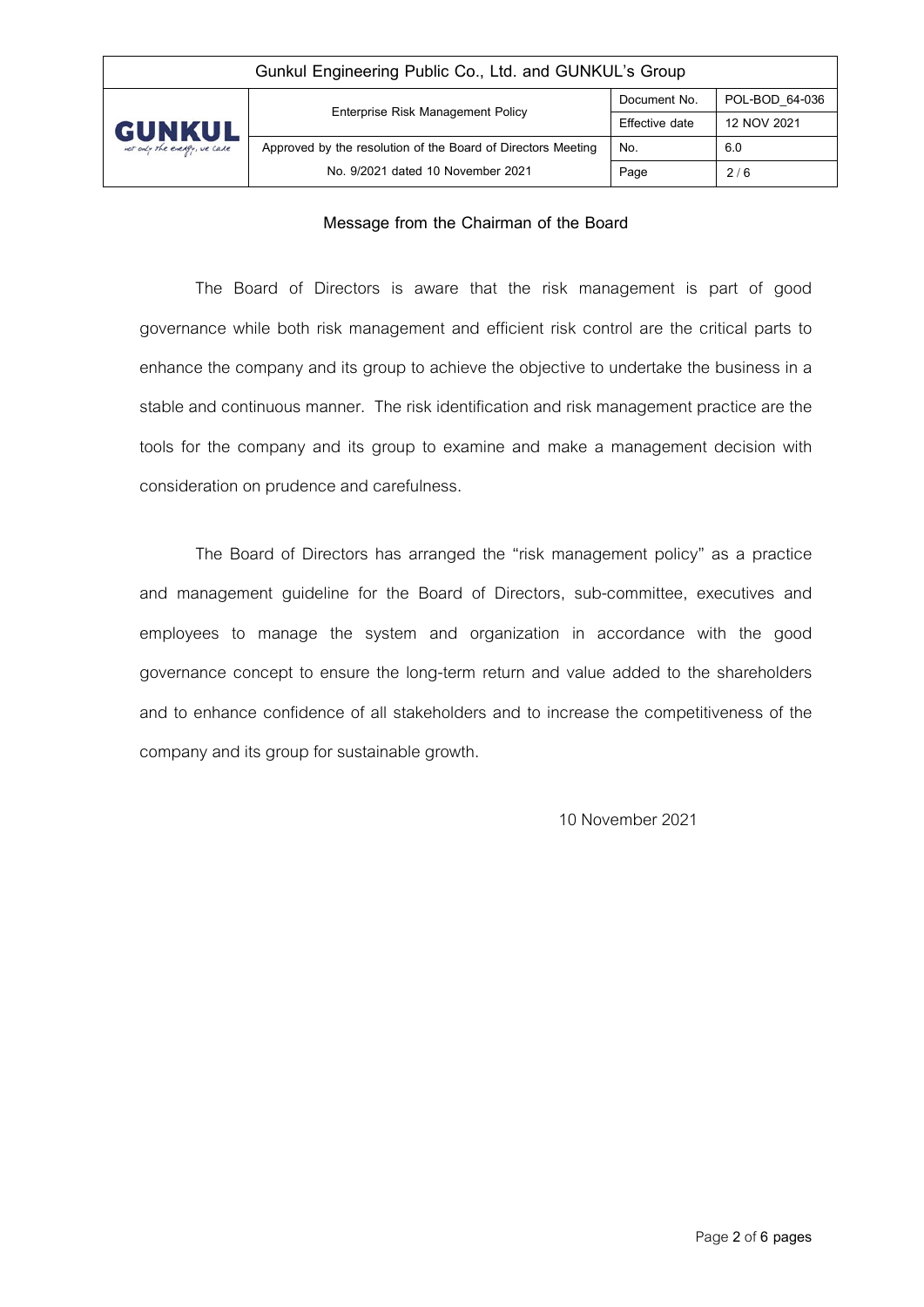| Gunkul Engineering Public Co., Ltd. and GUNKUL's Group |                                                              |                |                |  |
|--------------------------------------------------------|--------------------------------------------------------------|----------------|----------------|--|
| <b>GUNKUL</b><br>not only the energy, we care          | Enterprise Risk Management Policy                            | Document No.   | POL-BOD 64-036 |  |
|                                                        |                                                              | Effective date | 12 NOV 2021    |  |
|                                                        | Approved by the resolution of the Board of Directors Meeting | No.            | 6.0            |  |
|                                                        | No. 9/2021 dated 10 November 2021                            | Page           | 3/6            |  |

## **1. Objectives and Scope of Policies**

- 1.1. To provide a framework for risk management of the company and its group and to provide a practice guideline on risk management process of the company and its group to ensure congruence and corporate-wide practice based on laws, rules, regulations and requirements of related supervision agencies and to counter fraud and corruption in accordance with the good governance concept.
- 1.2. To lead toward actual practice and compliance with the risk management and internal control as it is held the key part of all activities of the company and its group.
- 1.3. To determine duties and responsibilities to control the risk indicated appropriately.
- 1.4. This policy is applicable to all works undertaken by every director, executive and employee in the organization.

## **2. Definitions**

Risk means the possible incident or impact and/or difficulty to accomplish the objective in accordance with the plan of the company and its group while such impact or damage, either financial impact or impact on image and reputation of the company and its group.

The enterprise risk management means the process arranged to identify the risk which may affect the organization and to manage the risk within the level acceptable to the organization to ensure confidence that the organization will be able to achieve the objective and strategy determined by the organization.

## **3. Duties and Responsibilities**

- 3.1 The Board of Directors is assigned to take an overall responsibilities on supervision to ensure proper and consistent risk management throughout the organization through the risk management committee.
- 3.2 The Audit Committee is required to assist the Board of Directors to undertake the risk management work to ensure that the risk management process is effective and appropriate.
- 3.3 The Executive Committee is responsible for determination and review of the risk management, including the internal control of the company and its group.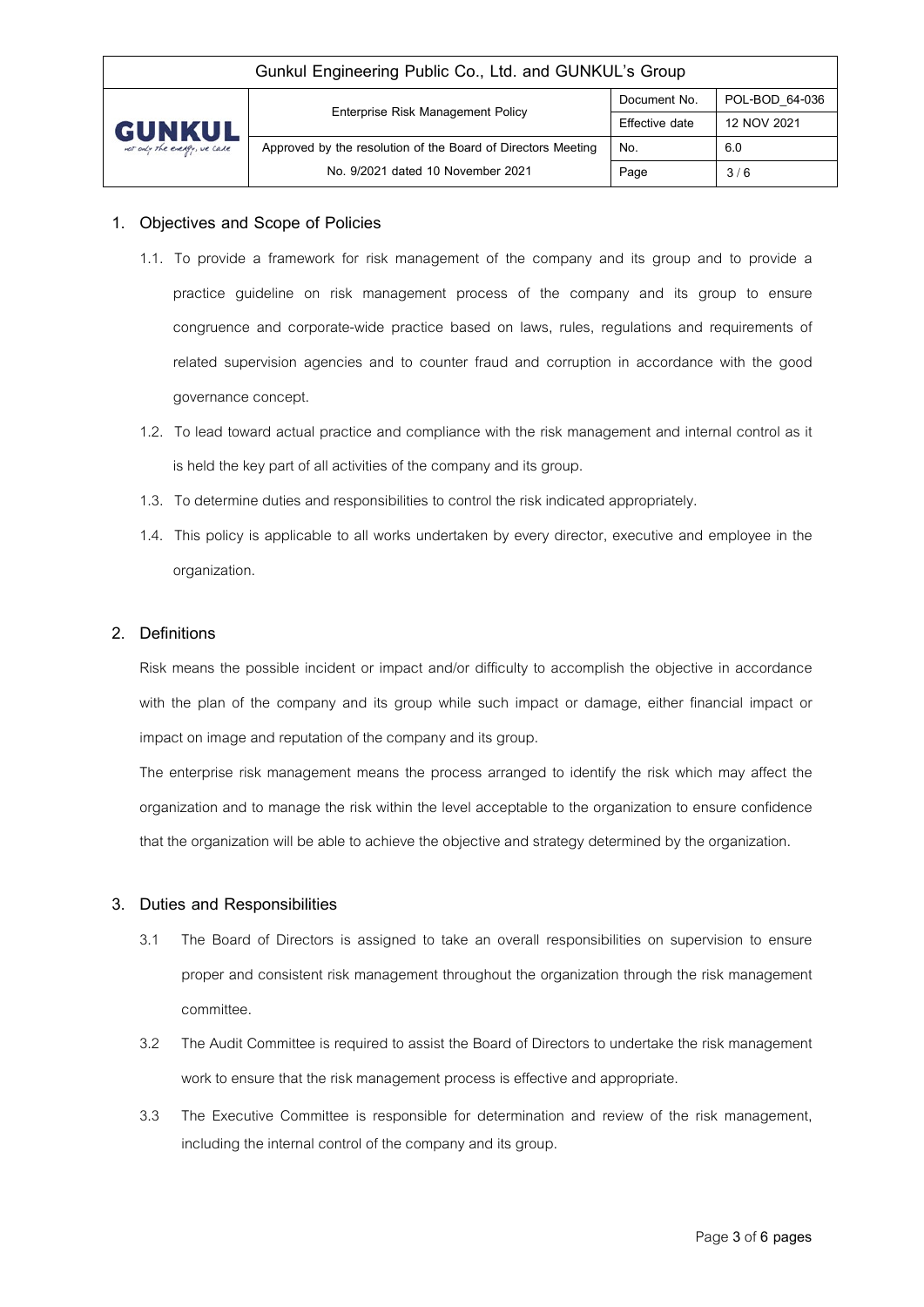| Gunkul Engineering Public Co., Ltd. and GUNKUL's Group |                                                              |                |                |  |
|--------------------------------------------------------|--------------------------------------------------------------|----------------|----------------|--|
| <b>GUNKUL</b><br>not only the energy, we care          | Enterprise Risk Management Policy                            | Document No.   | POL-BOD 64-036 |  |
|                                                        |                                                              | Effective date | 12 NOV 2021    |  |
|                                                        | Approved by the resolution of the Board of Directors Meeting | No.            | 6.0            |  |
|                                                        | No. 9/2021 dated 10 November 2021                            | Page           | 4/6            |  |

- 3.4 The Chief Executive Officer is responsible for carrying out this policy, supervise the organization to ensure strict compliance and to monitor continuous compliance and to enhance awareness against the risk and risk management until it is a corporate culture.
- 3.5 The Risk Management Committee has a duty to ensure that the key business risk has been identified and assessed consistently and to arrange a measure to handle the risk effectively and is responsible for the following works.
	- 1) To determine policies, practice guideline and framework on risk management of the company and its group to provide a guideline on the business undertaken in accordance with the lax on securities and stock exchange, requirements of the stock exchange or the laws related to the business undertaken by the company and its group, including measures and practice guideline against corruption.
	- 2) To establish sustainable risk management related to the Environment, Social and Corporate Governance (ESG) to prepare for prevention and to solve, including the search for opportunities to conduct business from these risks efficiently.
	- 3) To supervise, monitor and assist the risk management to ensure achievement in the organization level and the project level with consideration on each risk to assess, analyze and make a decision to ensure that the risk management process has covered all aspects and steps of the business undertaken.
	- 4) To review the practice measure and the framework on risk management in comparison with the international practice measures and make recommendations for improvements as deemed suitable to the board of directors.
	- 5) To review the risks and the risk management measures of the company and its group as assessed by the unit which is the owner of the risk assessed and to provide recommendations for improvements.
	- 6) To supervise effectiveness of the risk management process of the company and its group through continued monitoring and review.
	- 7) To report the risk which is high and greatly high to the Chief Executive Officer, the Executive Committee, the Audit Committee and the Board of Directors.
- 3.6 The internal audit division is responsible for review of the effectiveness of the internal controls through the annual internal audit which is the audit process for key businesses according to the risk and to monitor and to improve the defects found.
- 3.7 Every executive and employee is responsible for identification, analysis, assessment and prioritization of the risk of its own unit and to determine the suitable measure for risk management as part of its responsibility to be performed.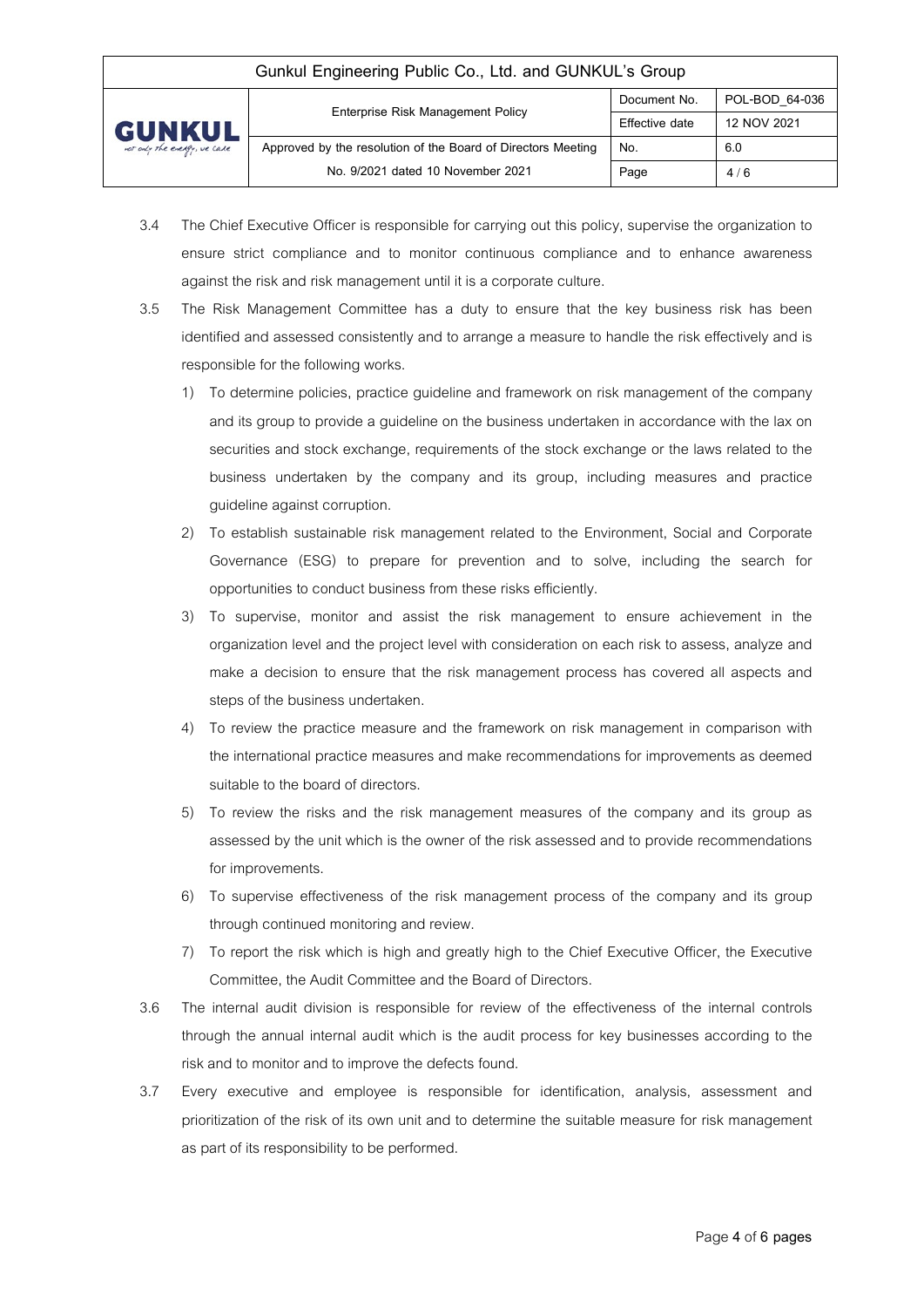| Gunkul Engineering Public Co., Ltd. and GUNKUL's Group |                                                              |                |                |  |
|--------------------------------------------------------|--------------------------------------------------------------|----------------|----------------|--|
| <b>GUNKUL</b><br>not only the energy, we care          | Enterprise Risk Management Policy                            | Document No.   | POL-BOD 64-036 |  |
|                                                        |                                                              | Effective date | 12 NOV 2021    |  |
|                                                        | Approved by the resolution of the Board of Directors Meeting | No.            | 6.0            |  |
|                                                        | No. 9/2021 dated 10 November 2021                            | Page           | 5/6            |  |

### **4 Acceptable Risk Level**

The company and its group has determined and communicate the level of risk acceptable to the company and its group which is dependent of the risk of the hypothesis and the expected possibility to provide the management measure and the performance of the employees and the acceptability and the risk management. The company and its group has the acceptable risk level as follows.

- 4.1 Financial management The company and its group refuses to accept the risk on unreliable financial reports and non-compliance with the accounting standards.
- 4.2 Compliance with laws and regulations The company and its group refuses to accept the risk on offence against the laws, rules, regulations and ethical principles of the employee or lack of good governance in the organization.
- 4.3 Image and reputation The company and its group refuses to accept the risk from damage against image, reputation and declining quality of service and trust of the stakeholders.

#### **5 Risk Management Process**

The company and its group has a policy to manage the risks affecting the company and its group based on the internal and external factors to keep the remaining risk to the acceptable level and suitable and the management of the company and its group has determined that:

- 5.1 To review and examine every risk factor based on both internal and external factors consistently, including the strategic risk, financial risk, construction management risk, legal compliance risk, information technology risk and risks on the other work performed, including corruption risk.
- 5.2 To arrange a review and assessment on the possibility of the risk to incur and the level of severity of the impacts on various aspects.
- 5.3 There are measures to prevent and alleviate the impact possibly incurred from each risk.
- 5.4 The person responsible is assigned and the reporting and monitoring measures are arranged to assess and to keep the possible risk to the low level or the level acceptable to the company.
- 5.5 Modern information technology is employed in the risk management process of the company and its group and to support every level of personnel to widely access and to learn of the information on risk management to ensure that the risk management process of the company is adequate.

### **6 Policy Review**

The risk management committee is required to review and submit this policy to the Board of Directors for approval every year.